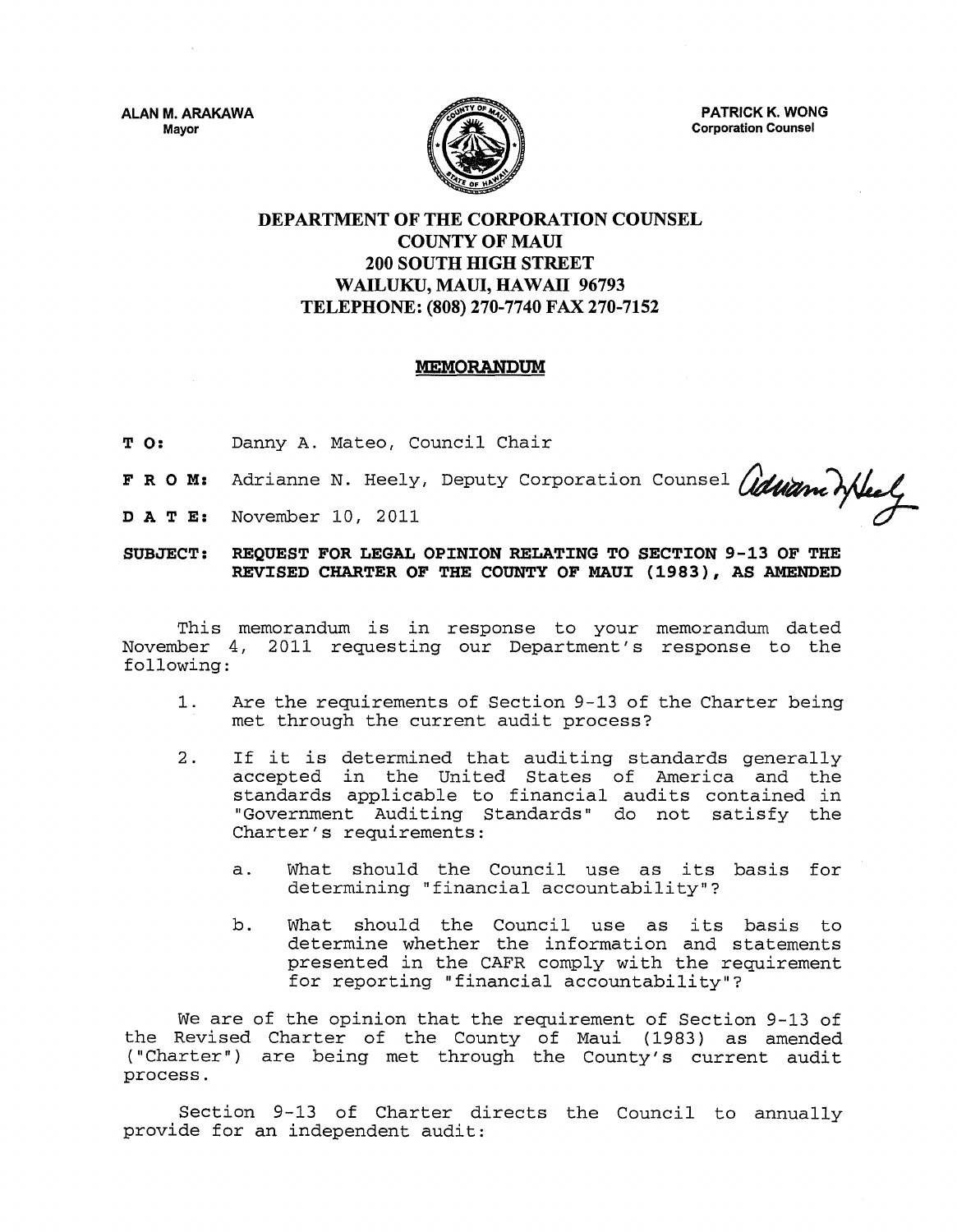Danny A. Mateo, Council Chair Page 2 November 10, 2011

> "Within six (6) months after the beginning of each fiscal year, the county council shall<br>provide for an independent audit of the provide for an independent audit of accounts and other evidences of financial transactions of the county and of all transactions of the county and of all<br>operations for which the county is responsible. The audit shall be made b a certified public<br>accountant or firm or certified public or firm or certified public accountants, designated by the council, who have no personal interest, direct or indirect, in the fiscal affairs of the county or any of its operations. The audit shall include both financial accountability and adequacy of the<br>financial and accounting system. If the State financial and accounting system. makes such an audit, the council may accept it as satisfying the requirements of this section. The scope of the audit shall be in accordance with the terms of a written contract to be signed by the council chair, which contract shall encourage recommendations for better financial controls and procedures and shall provide for the completion of the audit within a reasonable time after the close of the previous fiscal year. A copy of the audit reports shall be filed with the county clerk and shall be a public record."

(Emphasis added.)

Our office has previously addressed the Council's legislative<br>rity vested to it in Section 9-13 of the Charter. In said authority vested to it in Section 9-13 of the Charter. opinions, we explained that the County Council is responsible for providing an independent audit and for designating the auditor while the Council Chairman is responsible for negotiating the written contract. $<sup>1</sup>$ </sup>

All contracts, however, must be reviewed by the Department of the Corporation Counsel and signed by the Mayor and Director of Finance:

> "Before execution, all written contracts to which the county is a party shall be approved by the corporation counsel as to form and legality.

See June 29, 1983 and March 25, 1986 opinions attached hereto as Exhibit "1".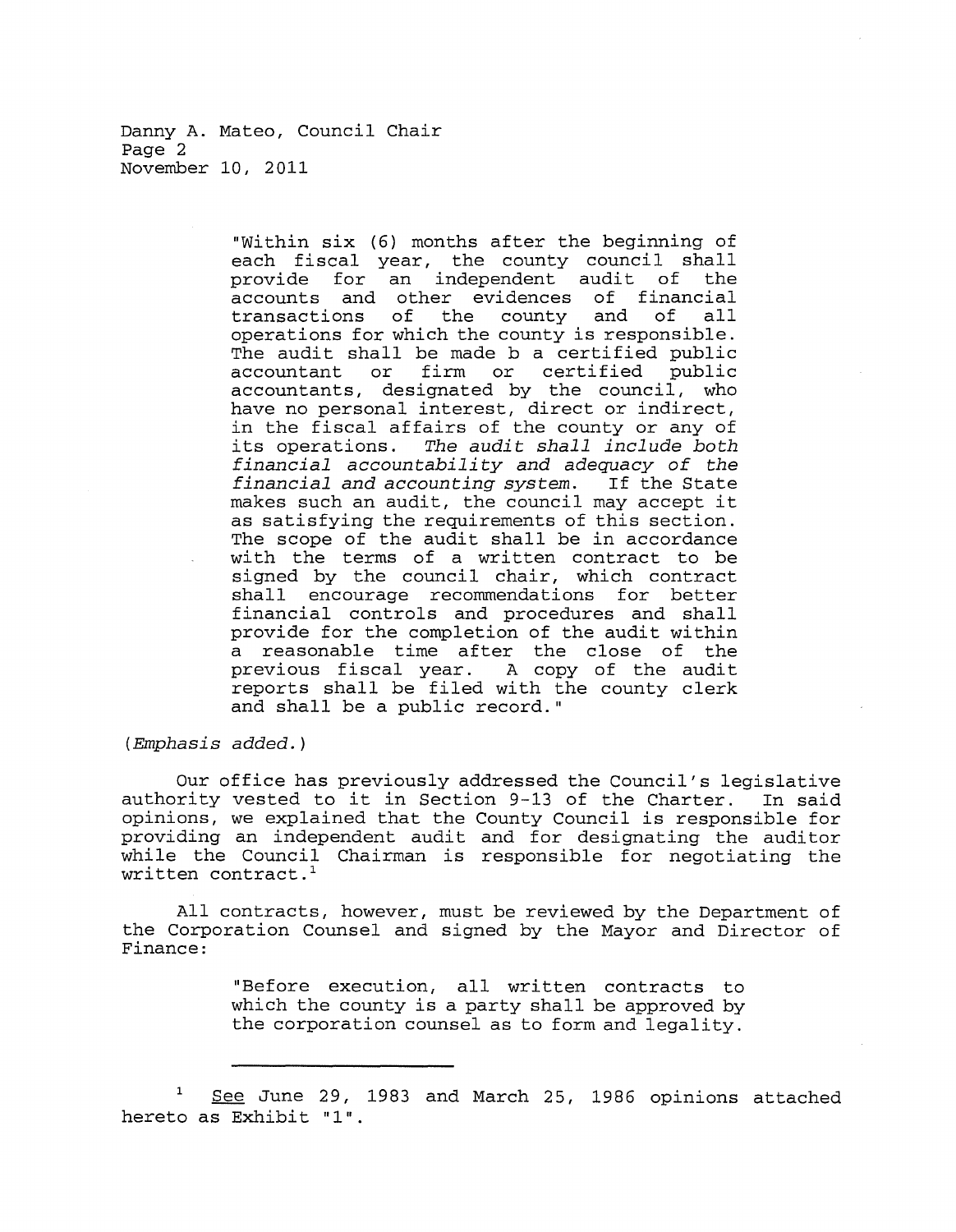Danny A. Mateo, Council Chair Page 3 November 10, 2011

> All such contracts shall be signed by the mayor, and any such contract which provides for expenditure of county funds shall also be signed by the director of finance. Contracts involving financial obligations of the county shall also be certified by the director of finance as to the availability fo funds in the amounts and for the purposes set forth therein."

Section 9-18, Charter.

Accordingly, the Council is authorized to enter into such a contract and ratify said contract and take action; and include in said contract, the requirement in Section 9-13 of the Charter, that "[t]he audit shall include both financial accountability and adequacy of the financial and accounting system." "The council by ratification finally determines and thus fulfills the duty imposed by law. $12$  In fact the validity of Section 9-13 of the Charter is common as many statutes in many states provide for the preparation and publication of reports and statements of the financial condition of the municipality.<sup>3</sup>

A review of the current contract documents, including the Request For Proposal ("RFP")and the Contract to Provide Financial Audit of the County of Maui for the Years Ending June 30, 2011,<br>June 30, 2012, and June 30, 2013 (Contract No. C4823), June 30, 2012,  $\overline{a}$  and June 30, 2013 specifically, require compliance with Section 9-13 of the Charter, including addressing the financial accountability and adequacy of the financial and accounting systems.<sup>4</sup> Equally as important, a review of the prepared Comprehensive Annual Financial Report ("CAFR") Reports and the Single Audit Reports have sections that discuss the same as well.<sup>5</sup> It is well-worth noting, and as mentioned in your request, the County of Maui's CAFR Reports have been awarded Certificate of Achievements from the Government

See §10.41 McQuillan Mun Corp (3rd Ed) footnotes omitted.

See §39.10 McQuillin Mun Corp (3rd Ed).

See  $e.g.,$  RFP at pp. 1-2 ; see also, Contract No. C4823 et *seq.* 

See copies of CAFR Reports and Single Audit Reports from Fiscal Year 2005 through Fiscal Year 2010. Said reports are public documents and may be viewed on the County website at www.mauicounty.gov under Finance Department's Documents.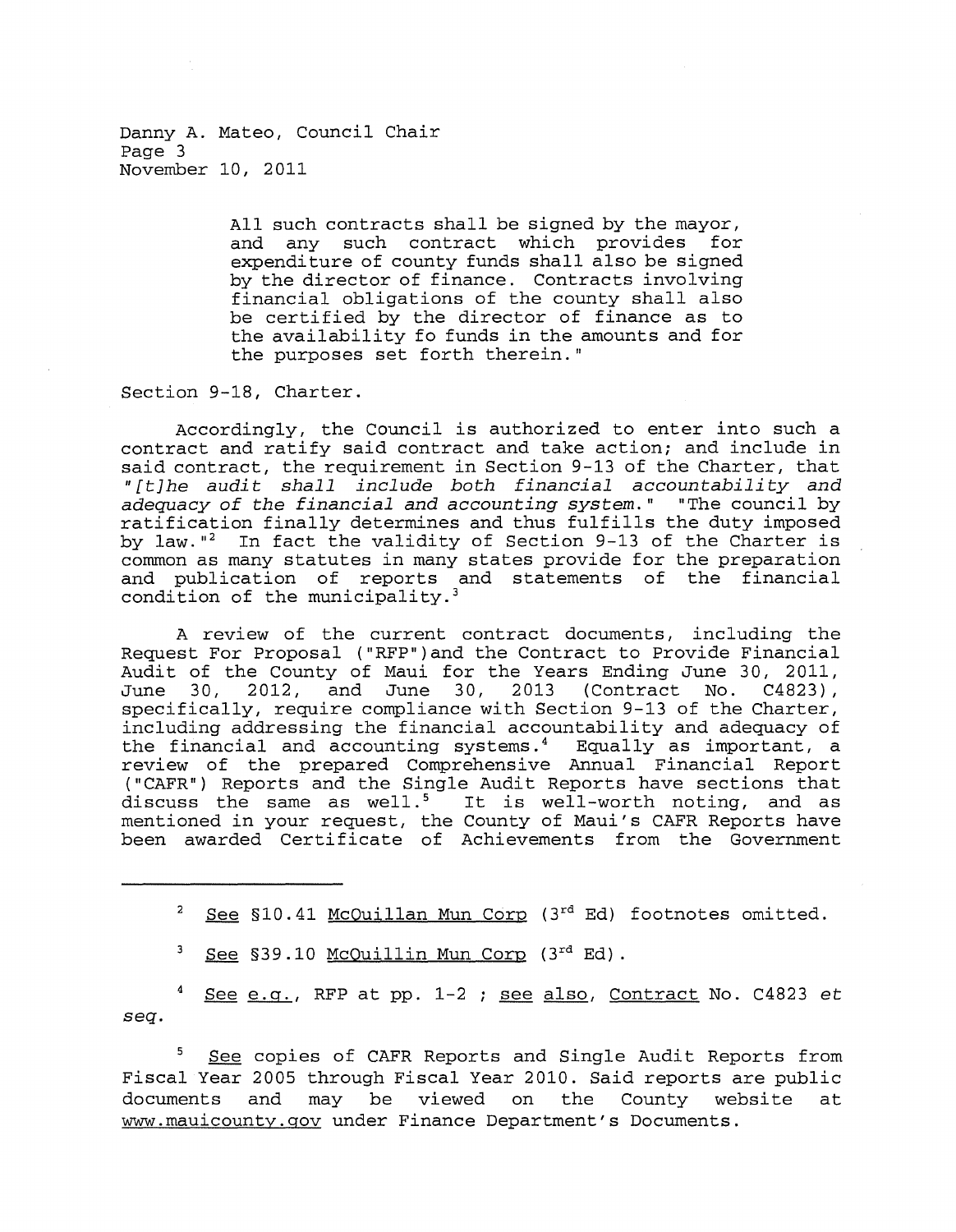Danny A. Mateo, Council Chair Page 4 November 10, 2011

Finance Officers Association ("GFOA") of the United States and Canada for the last 27 years. 6 To receive the GFOA Certificate of Achievement, the government entity must publish an easily readable and efficiently organized CAFR whose contents conform to program standards and satisfy both *generally* accepted *accounting principles*  and applicable legal requirements. evident that the County of Maui ensures that GFOA standards are being adhered to and continue to conform to the Certificate of Achievement Program requirements.

A review of state and federal case law reveal not only that challenges to government audits and investigations are typically<br>without merit and dismissed for lack of subject matter without merit and dismissed for jurisdiction and/or via summary judgment;<sup>8</sup> but, also, that the use of discretionary legislative function of the County's management in employing a certified public accountant or firm to prepare the County's Comprehensive Annual Financial Report ("CAFR") which is conducted in accordance with "Government Auditing Standards" ("GAGAS") generally accepted in the United States, is a relevant, reliable and meets the standards for admissibility of expert testimony in a court of law.<sup>9</sup>

6 Id. at p. 23 of FY2010 CAFR Report: Certificate of Achievement for Excellence in Financial Reporting.

7 Finance, Letter of Transmittal dated December 15, 2010 at pp. 11- 12. See CAFR 2010, specifically letter from Director of

8 In United States v. Sun Microsystems, Inc., 2008 WL 4756170 (E.D. Ark.) (the Court explained that governmental decisions to investigate and conduct audits are discretionary functions; and that the government choosing to utilize the GAGAS standards requires substantial judgement or choice, and that the GAGAS advise that auditors should be objective and that they should be free from the appearance of bias, and said audit standards involve public policy); see also, Department of the Auditor General v. State Employee Retirement System, 860A.2d 206 (2004) (the Court explained that the government has the legal authority to conduct audits) .

 $9$  See e.g., United States v. Hall, 2006 WL 3694478 (E.D. Tenn). The court ruled that the government's use of the GAGAS standards, demonstrated the soundness of the methodology and accounting methods as a reliable principles, methods, and basis and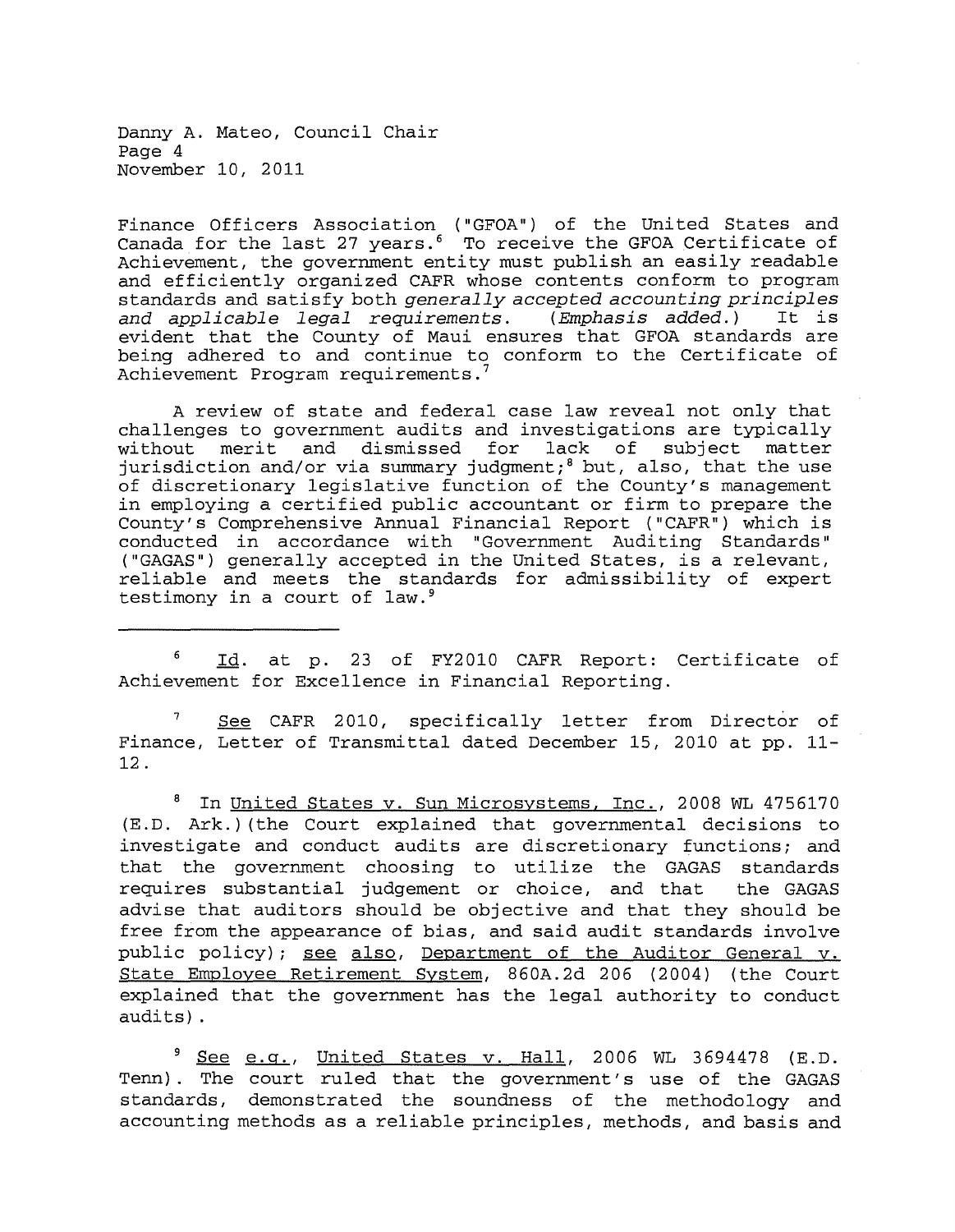Danny A. Mateo, Council Chair Page 5 November 10, 2011

As to your second question, we are of the opinion that auditing standards generally accepted in the United States of America and the standards applicable to financial audits contained in "Government Auditing Standards" do satisfy the Charter's requirements .10

The Government Auditing Standards explain that "the professional standards and guidance contained in the generally accepted government auditing standards ("GAGAS"), provide a framework for conducting high quality government audits and attestation engagements with competence, integrity, objectivity, and independence.  $"11$  Said standards are nationally recognized and used by auditors of government entities and entities that receive government awards. $12$  It is worth noting that:

> "When auditors perform their work in this manner and comply with GAGAS in reporting the results, their work can lead to improved government management, better decision making government management, because accrition maning and oversight, effective and efficient<br>operations, and accountability for resources and results." (Id.)

Accordingly, it is this office's opinion that not only is the County of Maui authorized pursuant to Section 9-13 of the Charter to conduct audits, but the County of Maui is also exercising good public policy and judgment, as to improve government management, by requiring said audits be conducted in accordance with the generally accepted government auditing standards/GAGAS.

satisfies the *Daubert* and Federal Rules of Evidence 702 (admissibility of expert testimony).

<sup>10</sup> Because our office's answer to your second question is that auditing standards generally accepted in the United States of America and the standards applicable to financial audits contained in "Government Auditing Standards" do satisfy the Charter's requirements, this memo does not address your questions posed in 2.a. and 2.b.

11 Exhibit "2". See §1.03, Government Auditing Standards attached as

12 See footnotes 4 and 5, *supra.*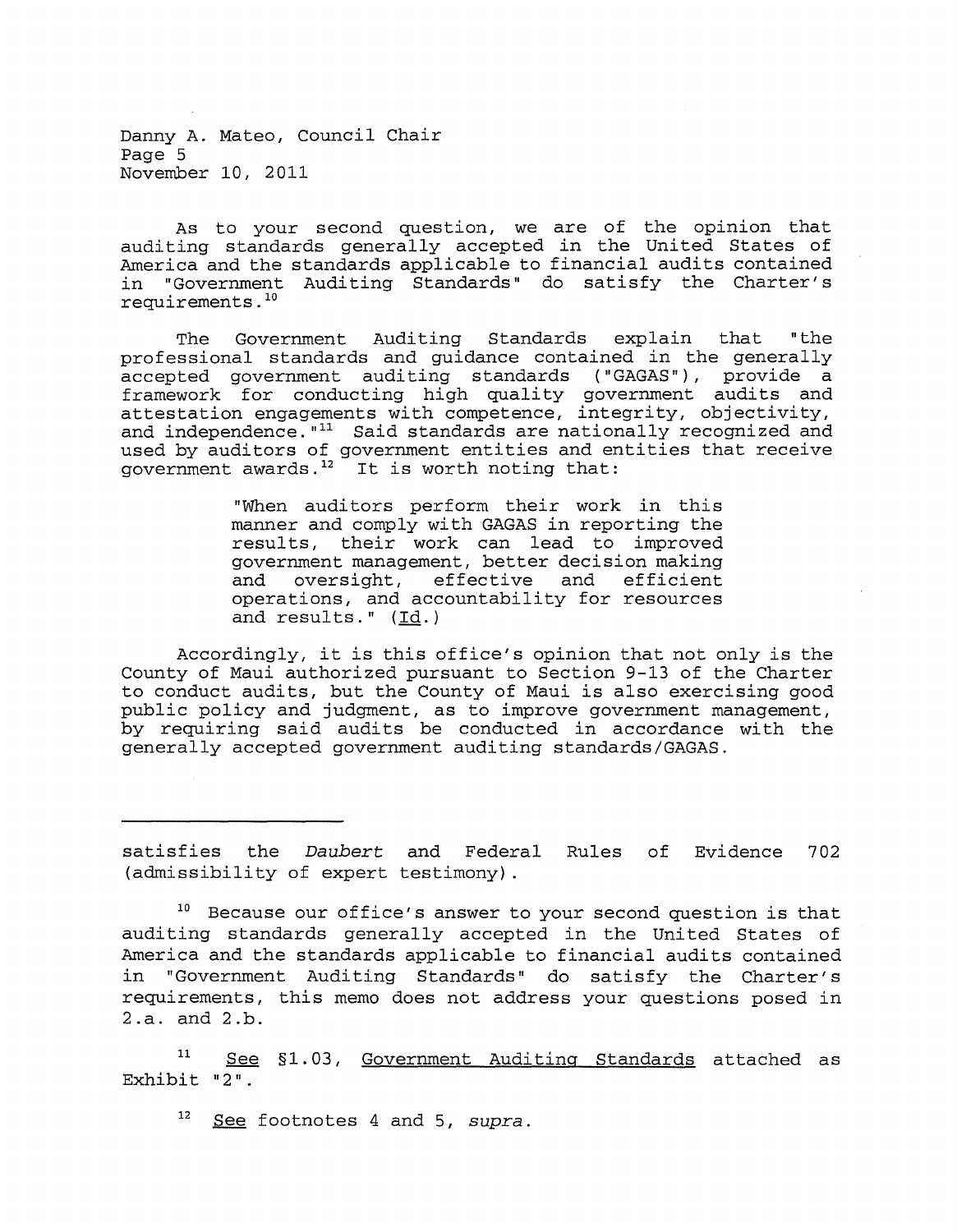Danny A. Mateo, Council Chair Page 6 November 10, 2011

Should you have any questions or concerns, please do not hesitate to contact me.

APPROVED FOR TRANSMITTAL:

PARAICK K. WONG

Corporation Counsel S:\ALL\Advisory\ANH\9-13.Charter.Audit.lll0ll.wpd

Attachments: Exhibits "1" and "2" xc: Danilo F. Agsalog, Director of Finance Sananda K. Baz, Budget Director Patrick K. Wong, Corporation Counsel Webpage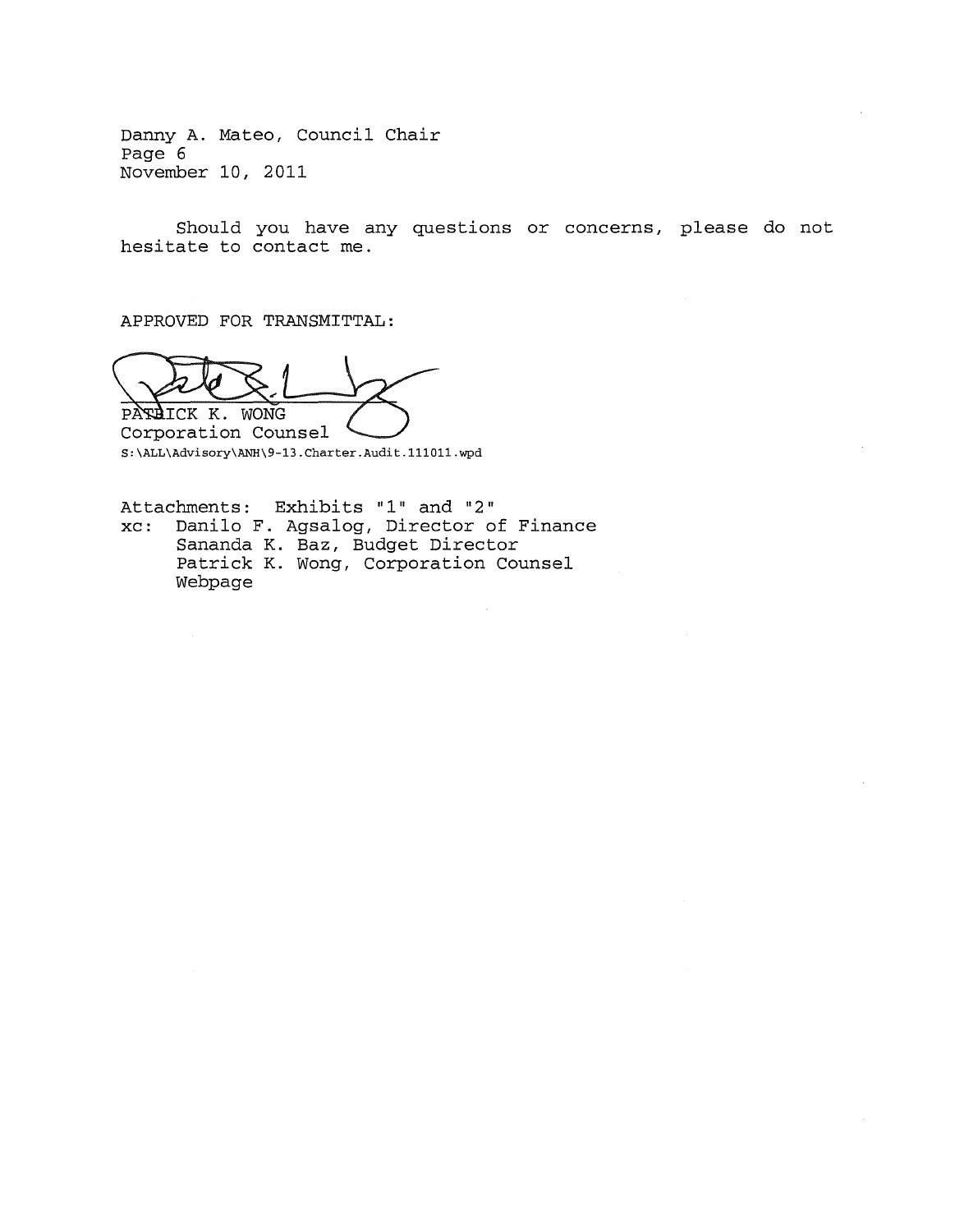

 $\frac{1}{2} \sum_{i=1}^n \frac{1}{2} \sum_{j=1}^n \frac{1}{2} \sum_{j=1}^n \frac{1}{2} \sum_{j=1}^n \frac{1}{2} \sum_{j=1}^n \frac{1}{2} \sum_{j=1}^n \frac{1}{2} \sum_{j=1}^n \frac{1}{2} \sum_{j=1}^n \frac{1}{2} \sum_{j=1}^n \frac{1}{2} \sum_{j=1}^n \frac{1}{2} \sum_{j=1}^n \frac{1}{2} \sum_{j=1}^n \frac{1}{2} \sum_{j=1}^n \frac{1}{2} \sum_{j=$ 



DEPARTMENT OF THE CORPORATION COUNSEL COUNTY OF MAUl WAILUKU, MAUl, HAWAII 96793 TELEPHONE 244-7740

June 29, 1983

Honorable Goro Hokama, Chairman, and Members of the Council County of Maui 200 South High Street Wailuku, Maui, Hawaii 96793

Ladies and Gentlemen:

### Re: Audit of Accounts

This is in response to your letter dated May 7, 1983 requesting an opinion whether the mayor can disapprove or reject the audit contract which has been signed by the council chairman. We are of the opinion that the annual audit of accounts is a legislative function which the council chairman implements by executing the audit contract. Execution of the audit contract by the mayor is a ministerial act involving limited discretion.

Section 9-13 of the Maui Charter (1983) directs that the county council shall annually provide for an independent audit:

"Within thirty (30) days after the beginning of each fiscal year, the county council shall provide for an independent audit of the accounts and other evidences of financial transactions of and other evidences of financial clansactions of<br>the county and of all operations for which the county is responsible. The audit shall be made by a certified public accountant or firm of certified public accounts, designated by the council, who have no personal interest, direct or indirect, in the fiscal affairs of the county or any of its operations. The audit shall include both financial accountability and adequacy of the

EXHIBIT " I

83-21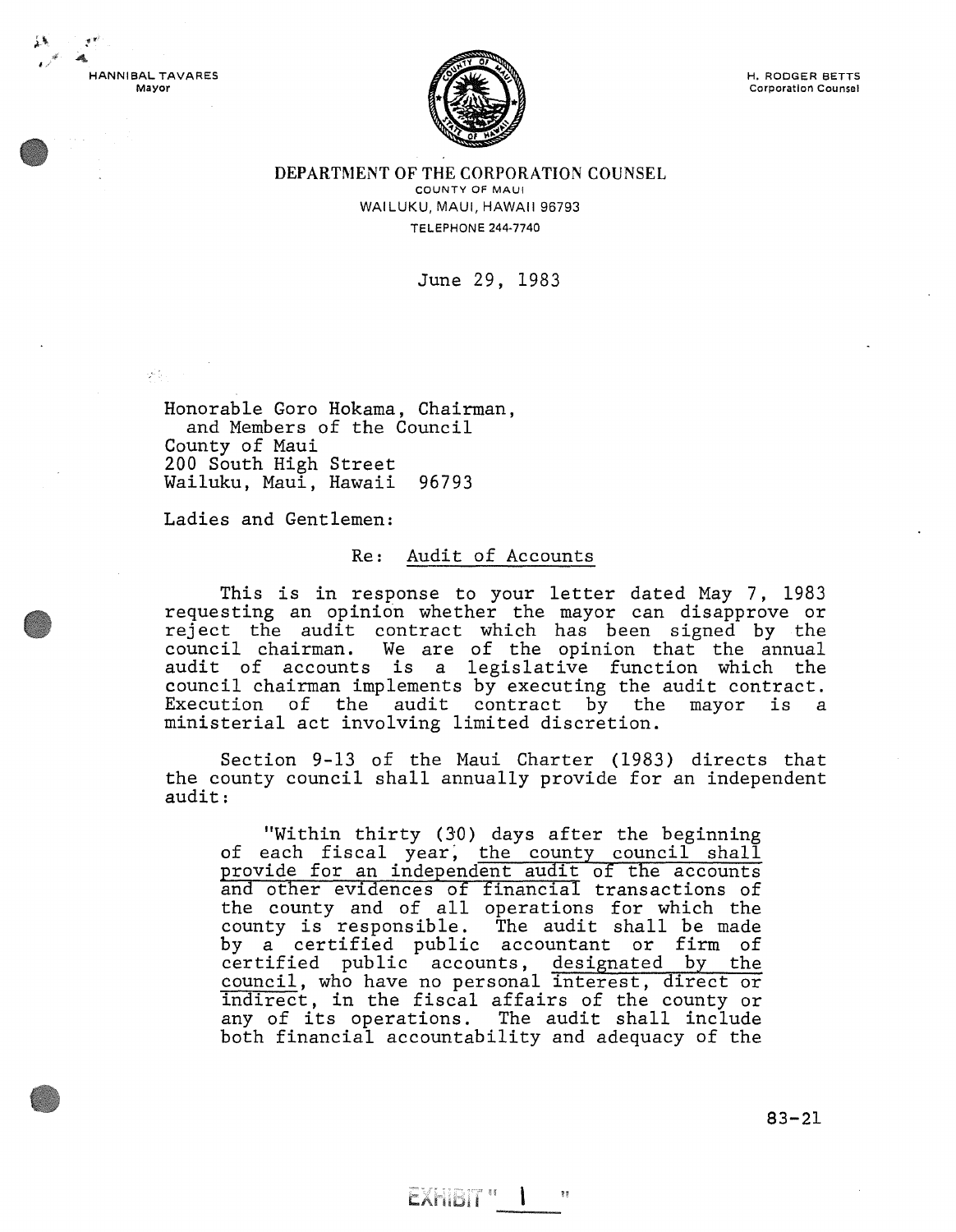Honorable Goro Hokama, Chairman, and Members of the Council Page 2 June 29, 1983

! '

ly 1

financial and accounting system. If the State makes such an audit, the council may accept it as<br>satisfying the requirements of this section. The satisfying the requirements of this section. scope of the audit shall be in accordance with the terms of a written contract to be signed by<br>the council chairman, which contract shall the council chairman, which contract encourage recommendations for better financial controls and procedures and shall provide for the completion of the audit within a reasonable time after the close of the previous fiscal year." (Emphasis added.)

The county council is responsible for providing an independent audit and for designating the auditor while the council chairman is responsible for negotiating the written contract.

All contracts, however, must be reviewed by the department of the corporation counsel and signed by the mayor and the director of finance:

"Before execution, all written contracts to which the county is a party shall be approved by the corporation counsel as to form and legality. All such contracts shall be signed by the mayor, and any such contract which provides for the expenditure of county funds shall also be signed by the director of finance. Contracts involving financial obligations of the county shall also be certified by the director of finance as to the availability of funds in the amounts and for the purposes set forth therein." Maui Charter § 9-18.

Where the department of the corporation counsel approves the contract as to form and legality and the director of finance certifies as to the availability of funds, the signature by the mayor is ministerial.

"Ministerial functions of municipal corporations are absolute, fixed and certain acts required by law in a given state of facts, and in the performance of which the municipal board or officer exercises no discretion.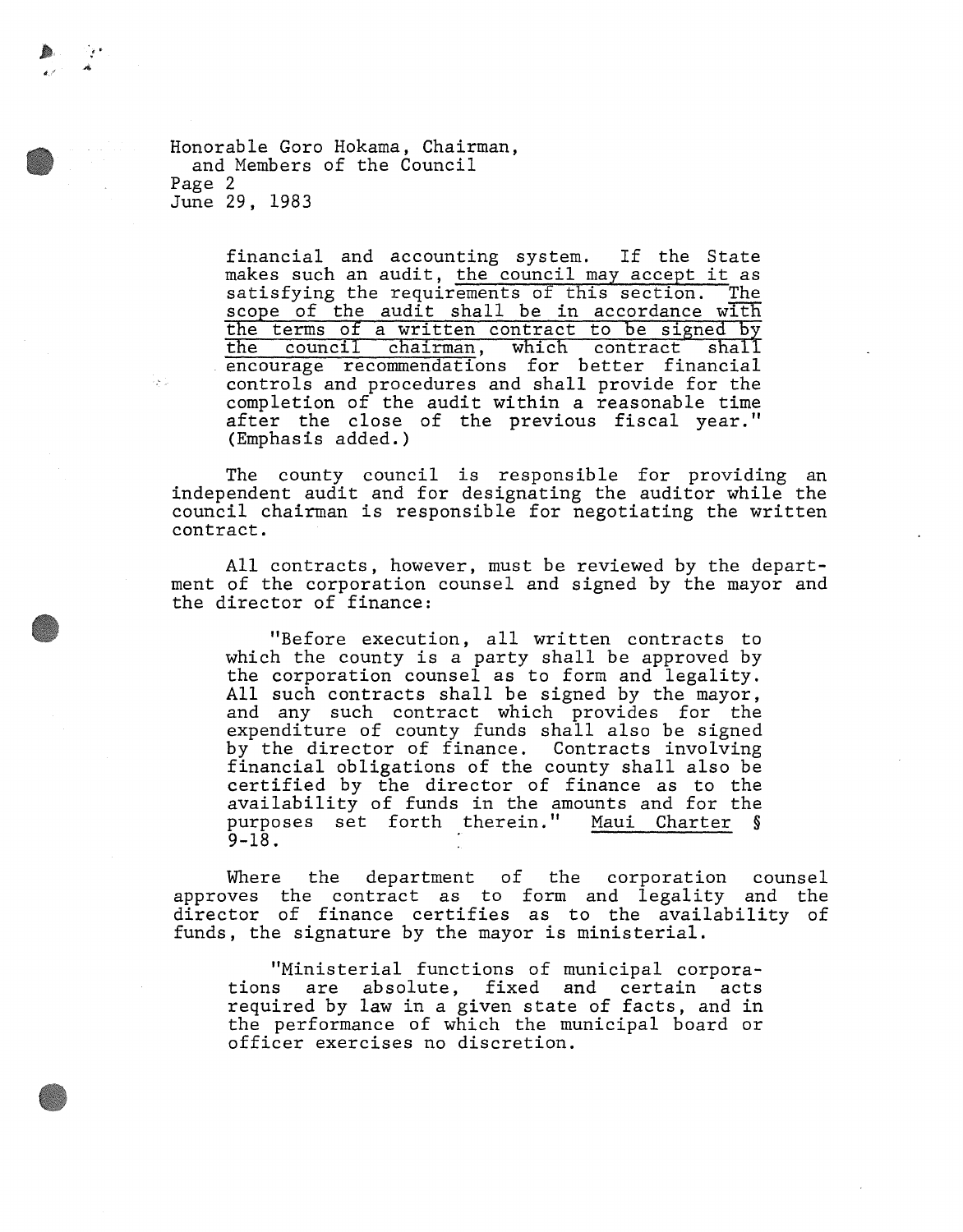Honorable Goro Hokama, Chairman, and Members of the Council Page 3 June 29, 1983

\* \* \*

"So the council may authorize the mayor to make a contract which the council alone is make a contract which the council arone is<br>authorized to make, and itself afterwards ratify such contract and take action, as in issuing such contract and take action, as in issuing<br>bonds, in pursuance of it. In such case the mayor merely acts as the instrument or amanuensis mayor merery acts as the instrument of amanuensis<br>of the council. It is through him that the contract is made. The council by ratification concract is made. The council by facilication<br>finally determines and thus fulfills the duty imposed by law." 2 McQuillan Mun Corp (3rd Ed) § 10.41, footnotes omitted.

Very truly yours,

DEPARTMENT OF THE CORPORATION COUNSEL

trerer GUY ARCHER Deputy' Corporation Counsel

GA:jkm

APPROVED:

 $Corpo$ ra $\sharp$ ion Couns County of Maui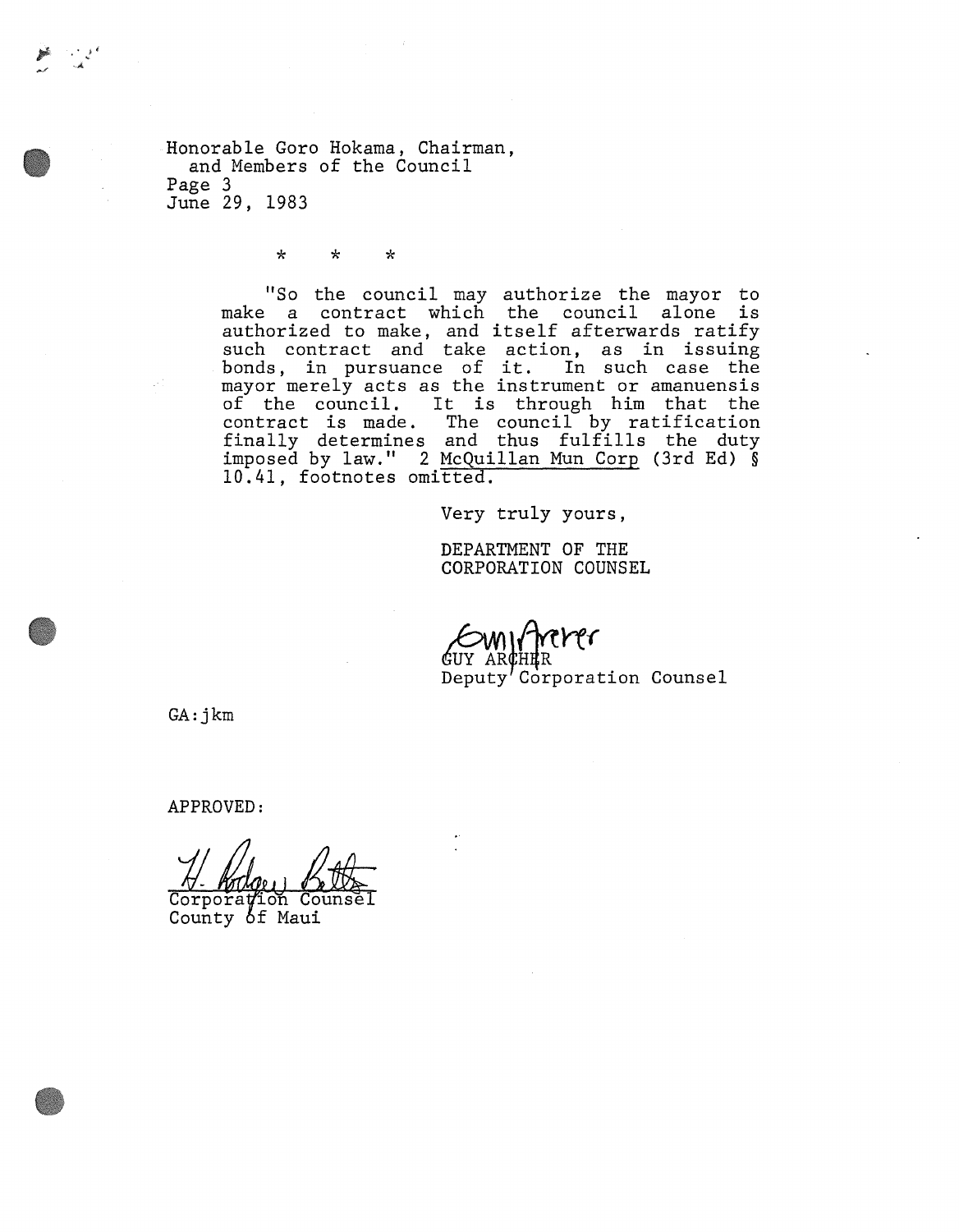HANNIBAL TAVARES Mayor

 $\mathbf{r}$ 



### **DEPARTMENT OF THE CORPORATION COUNSEL**

County of Maui 200 SOUTH HIGH STREET WAILUKU, MAUl, HAWAII 96793 TELEPHONE 244-7740

March 25, 1986

Honorable Howard S. Kihune, Chairman Finance Committee County Council County of Maui Wailuku, Maui, Hawaii 96793

Re: Independent Auditor

Dear Chairman Kihune:

This is in response to your request for a legal opinion as to the following issues:

- "1. May the Council designate a CPA firm to be the independent auditor of the County for a particular fiscal year: (a) if the CPA firm is currently a consultant or auditor for the County? (b) if the CPA firm was, in the fiscal year to be audited, a consultant or auditor for the County? (c) if the CPA firm was, prior to the fiscal year to be audited, a consultant or auditor for the County?
- 2. How can the Council engage an independent auditor to perform annual audits on a multi-year basis? In this regard, please take note of Resolution No. 16 (1965)."

Your first question requires a review of the following language contained in Section 9-13 of the Charter of the County of Maui:

|  |  |  | "Section 9-13. Audit of Accounts.             |  |
|--|--|--|-----------------------------------------------|--|
|  |  |  | The audit shall be made by a certified public |  |
|  |  |  | accountant or a firm of certified public      |  |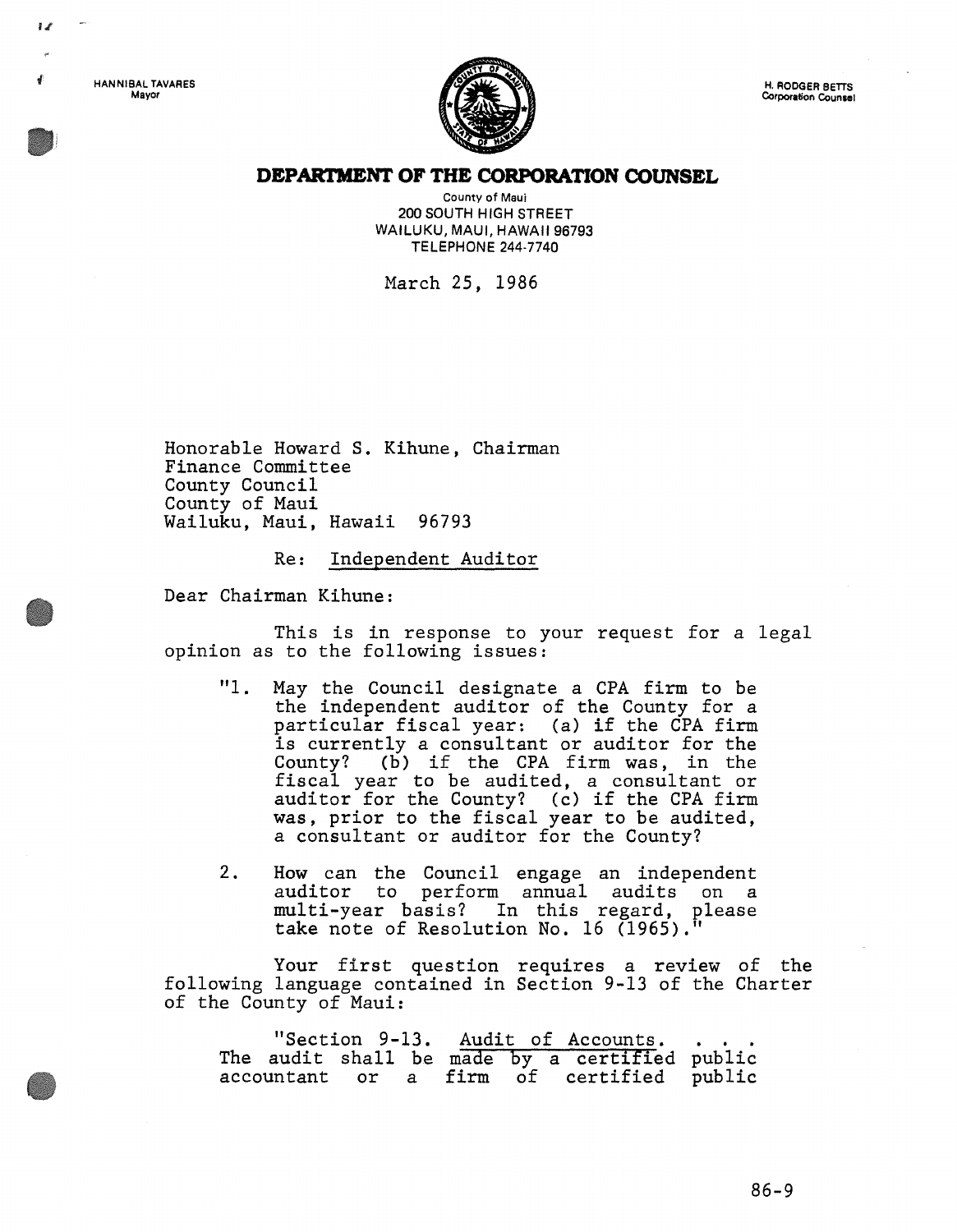Honorable Howard S. Kihune, Chairman March 25, 1986 Page 2

i.

 $\rightarrow$ 

accountants, designated by the council, who have no personal interest, direct or indirect, in the fiscal affairs of the county or any of its<br>operations...." (Emphasis added)

The apparent intent of the Section 9-13 is to avoid conflicts of interest in the performance of the county audit and to ensure that the audit is performed in an objective manner. Your questions ask us to determine if we deem the situations described as presenting conflicts of interest which would disqualify an auditor because of its "personal interest".

In answer to question 1.(a), we are of the opinion that the Council may designate a particular CPA firm to be the independent auditor for a particular fiscal year, even if at the current time, the firm is performing services for the County as an auditor. We do not believe Section 9-13 of the Charter was intended to prohibit the employment of an particular auditor for two successive years. To lend such an interpretation would ignore the cost-savings advantages resulting from an auditor's familiarity with the County's accounting system and procedures. We find the practice of contracting with an auditing firm for two successive years to be an acceptable practice which does not create a conflict of interest violative of the above-cited provision of the Charter.

We do not, however, express the same opinion as we do not, however, express the same opinion as<br>it applies to the situation where the intended auditing firm is currently under contract with the County as a consultant, as we feel there is greater potential for a conflict of interest because of the possible assumption by the firm of conflicting roles. A situation could arise where the intended auditing firm is performing services as a consultant which places it in a position to obtain certain information or knowledge which results in the firms' impaired objectivity in performing the County audit. Moreover, a CPA firm acting as a consultant might be responsible for the establishment and implementation of certain financial practices or procedures. A definite conflict would exist where the firm, acting as an auditor attempts to review the newly implemented procedures recommended by it. Since there is always an inherent danger of conflict when two different roles are assumed concurrently by one person or firm, we are of the opinion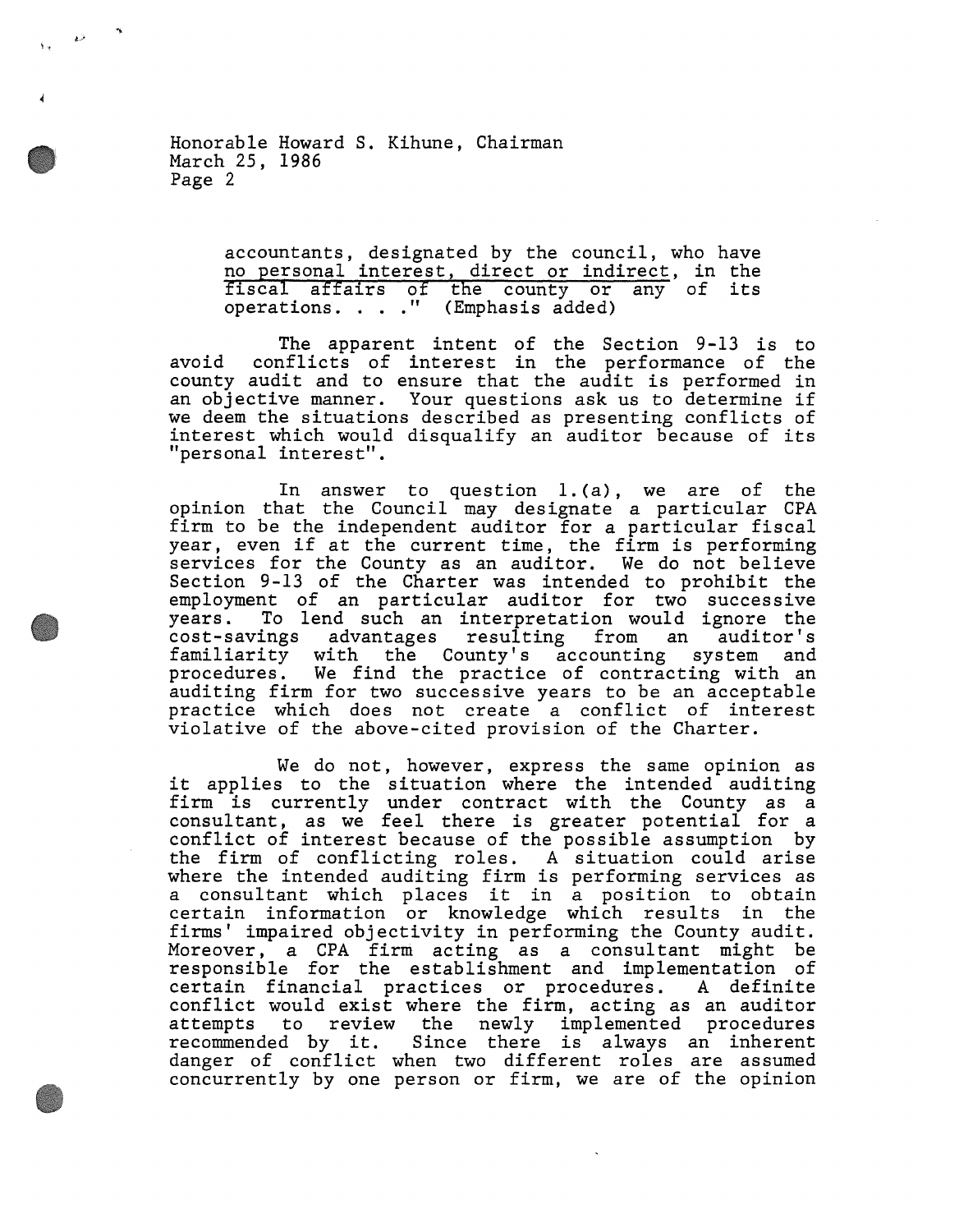Honorable Howard S. Kihune, Chairman March 25, 1986 Page 3

'.

that such a practice would be contrary to the intent of the Charter provision.

In answer to questions  $l.$  (b) and  $l.$  (c), we again find no clear presence of a conflict under Section  $\bar{9}$ -13 with respect to the designation of a CPA firm as the independent auditor where the firm had previously performed the county audit. As to the propriety of designating a particular CPA firm as the auditor where the firm had, in a prior year, served as a consultant for the County, an examination of the particular circumstances would be necessary to determine the effect of the previous services on the performance of the audit. The elapsed time from the date of services as a consultant should be given some date of services as a consultant should be given some<br>consideration (e.g., if other auditing firms have reviewed the work of the consultant/intended auditor, objective evaluations and recommendations would have already been received and implemented). So while some caution should be exercised, we do not believe that a firm which has served as a consultant would be forever barred from being awarded the contract for the county audit.

As to your second question, we are of the opinion that it would be possible to engage an independent auditor on a multi-year basis without violating provision (E) of Resolution 16 (1965), pertaining to Water System Revenue Bonds, which requires that an audit of the accounts be performed by an Accountant appointed or employed "from year to year". We believe that this can be accomplished by requesting proposals from CPA firms on a multi-year basis, but reserving the option to renew the audit contract for a succeeding year at the price quoted. By calling for proposals in this manner, an auditing firm would give its price commitment for a subsequent year, with the actual price commitment for a subsequent year, with the actual<br>appointment of the auditor to still be made annually in compliance with the above provision.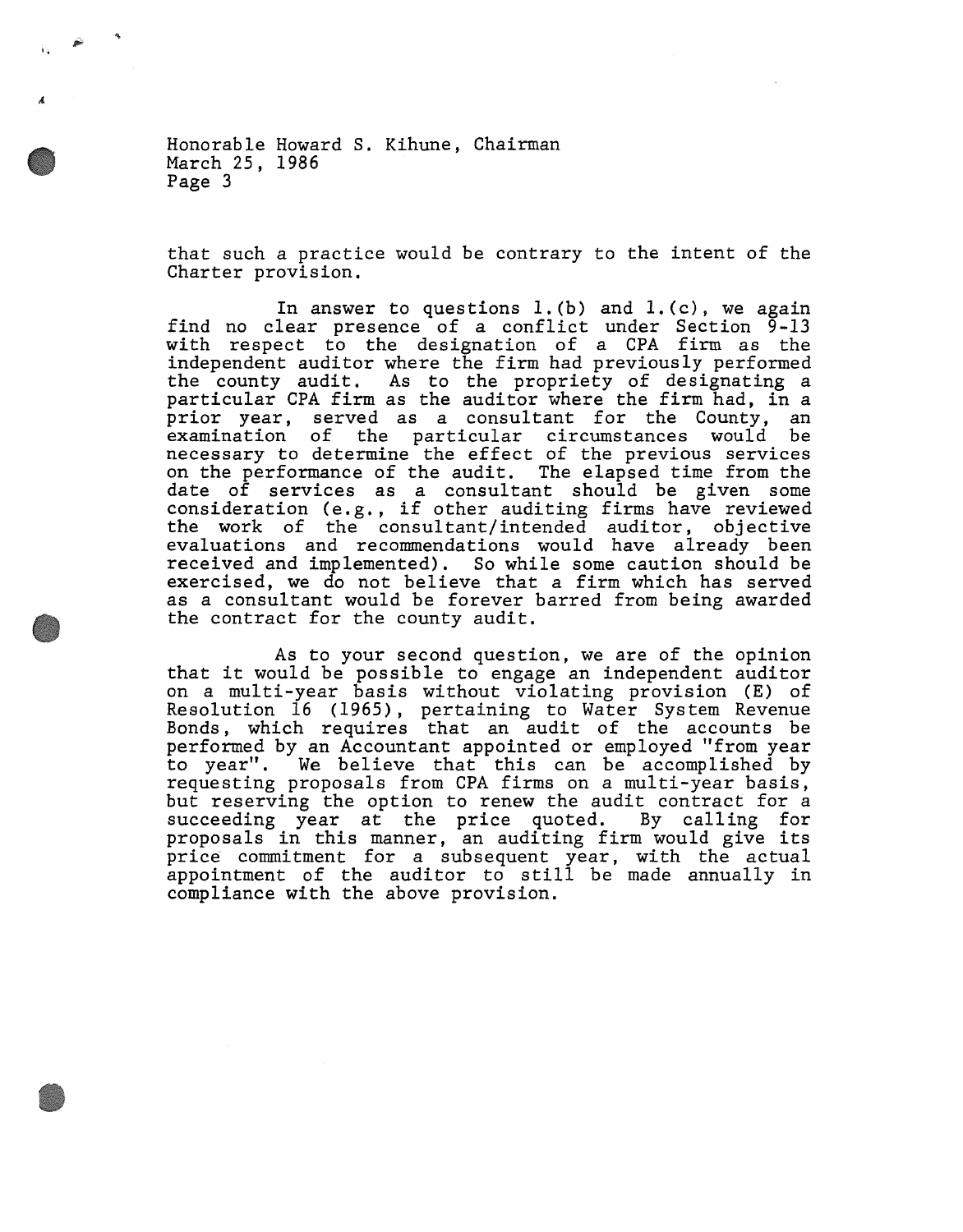Honorable Howard S. Kihune, Chairman March 25, 1986 Page 4

Should you have any questions, please contact this office. Our apologies for the delay in responding to your request.

Very truly yours,

DEPARTMENT OF THE CORPORATION COUNSEL

dhili

ANNE M. TAKABUKI Deputy Corporation Counsel

AMT:ko

 $\bar{\mathbf{v}}$ 

APPROVED:

H. RODGEN BETTS<br>Corporation Counsel County of Maui